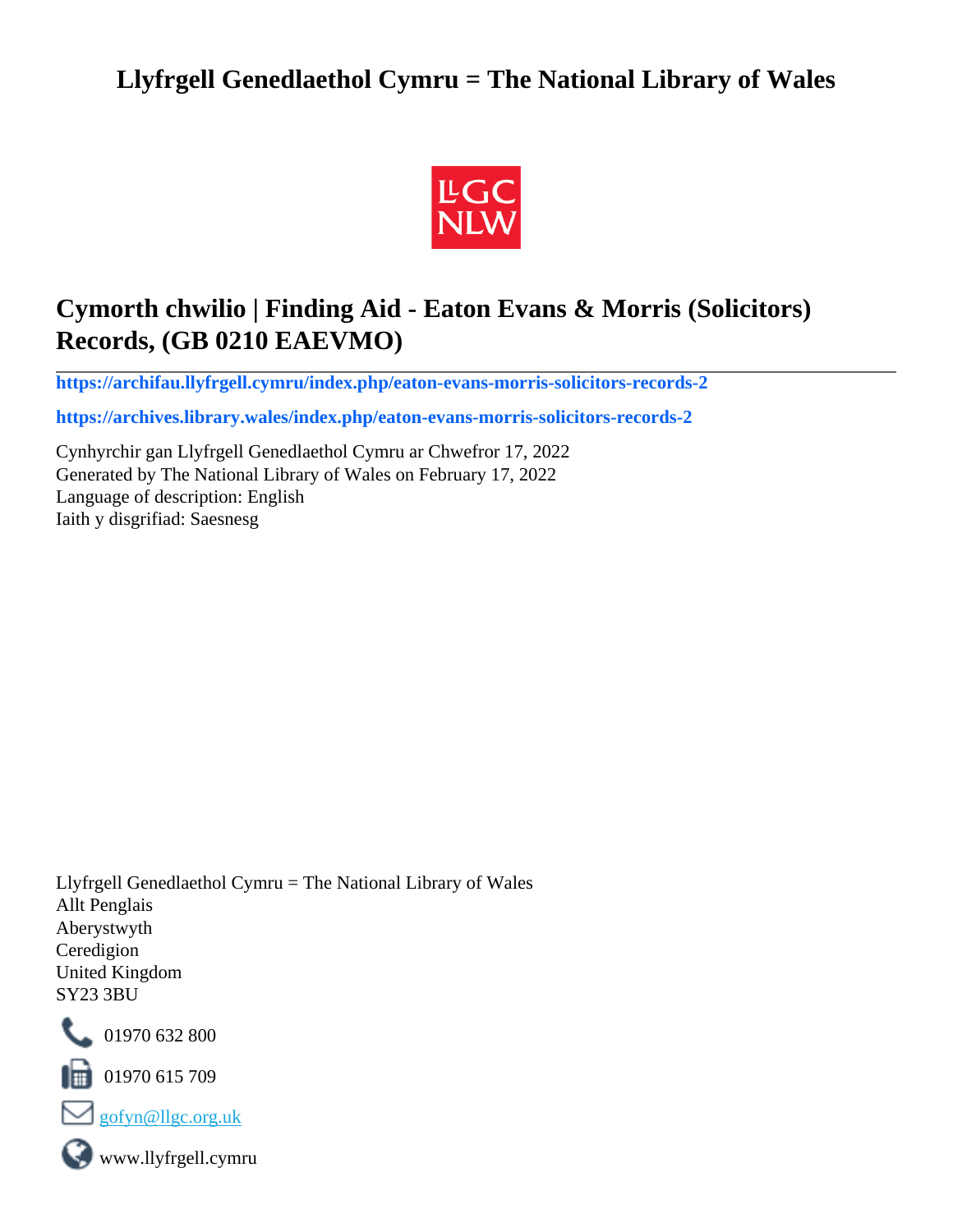# **Tabl cynnwys | Table of contents**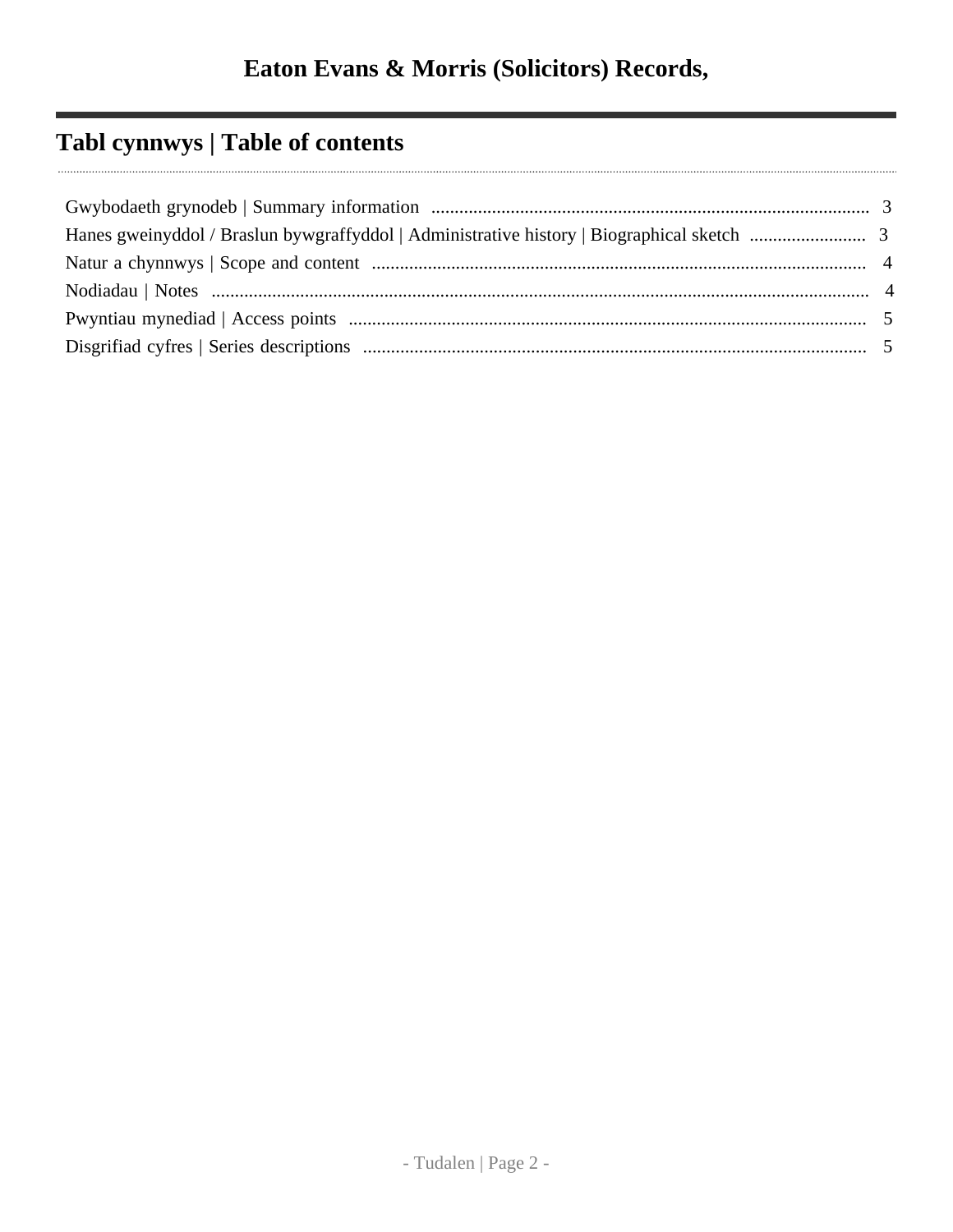### <span id="page-2-0"></span>**Crynodeb o wybodaeth | Summary of information**

| <b>Lleoliad   Repository:</b>                                                       | Llyfrgell Genedlaethol Cymru $=$ The National Library of Wales                                                      |
|-------------------------------------------------------------------------------------|---------------------------------------------------------------------------------------------------------------------|
| Teitl   Title:                                                                      | Eaton Evans & Morris (Solicitors) Records,                                                                          |
| Cod cyfeirnod  <br><b>Reference code:</b>                                           | GB 0210 EAEVMO                                                                                                      |
| Virtua system control<br>number [alternative]:                                      | vtls003844163                                                                                                       |
| Project identifier<br>[alternative]:                                                | <b>ANW</b>                                                                                                          |
| <b>Dyddiad</b>   Date:                                                              | 1621-1891 (mainly 1768-1860) / (dyddiad creu   date of creation)                                                    |
| Disgrifiad ffisegol  <br><b>Physical description:</b>                               | $0.029$ cubic metres $(1 \text{ box}; 25 \text{ items})$                                                            |
| Lleoliad ffisegol  <br><b>Physical location:</b>                                    | ARCH/MSS (GB0210)                                                                                                   |
| Dyddiadau creu,<br>golygu a dileu   Dates<br>of creation, revision<br>and deletion: | February 2003                                                                                                       |
| Nodyn   Note<br>[generalNote]:                                                      | Title supplied from name of the depositors. The papers predate the<br>existence of Eaton Evans & Morris Solicitors. |

## <span id="page-2-1"></span>**Hanes gweinyddol / Braslun bywgraffyddol | Administrative history | Biographical sketch**

#### **Nodyn | Note**

Eaton Evans & Williams was a firm of solicitors practising in Haverfordwest, Pembrokeshire; by 1960, the firm had become Eaton Evans & Morris. In the course of the firm's works, it accumulated papers relating to its clients' interests, including estates in Pembrokeshire and Carmarthenshire.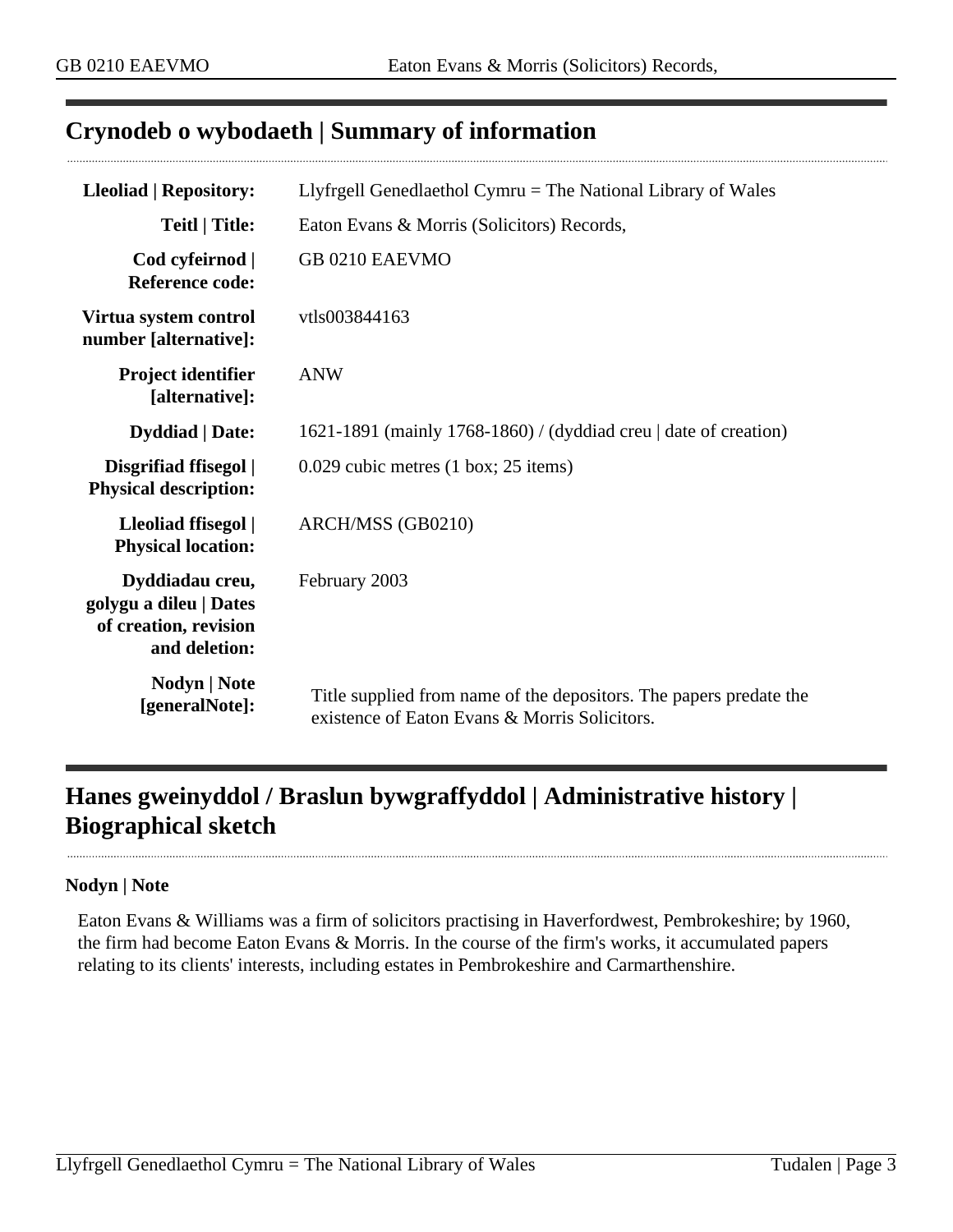### <span id="page-3-0"></span>**Natur a chynnwys | Scope and content**

Deeds and documents relating to Pembrokeshire, 1621-1891, Carmarthenshire, 1768-1831, and Gloucestershire, 1769.

### <span id="page-3-1"></span>**Nodiadau | Notes**

### **Nodiadau teitl | Title notes**

#### **Ffynhonnell | Immediate source of acquisition**

Deposited by Eaton Evans & Morris, solicitors, Haverfordwest, 1960.

#### **Trefniant | Arrangement**

Arranged in chronological order.

#### **Cyfyngiadau ar fynediad | Restrictions on access**

Readers consulting modern papers in the National Library of Wales are required to sign the 'Modern papers - data protection' form.

#### **Amodau rheoli defnydd | Conditions governing use**

Usual copyright regulations apply.

#### **Rhestrau cymorth | Finding aids**

A hard copy of the schedule is available at the National Library of Wales. The catalogue can be accessed online.

### **Disgrifiadau deunydd | Related material**

Further papers are NLW, Eaton Evans & Williams (Solicitors) Records (Groups I-II), parts of the same archive. Also Williams & Williams (Solicitors) Records, and NLW MSS 2921-3018. Other records are in Carmarthenshire Record Office.

#### **Ychwanegiadau | Accruals**

Accruals are not expected.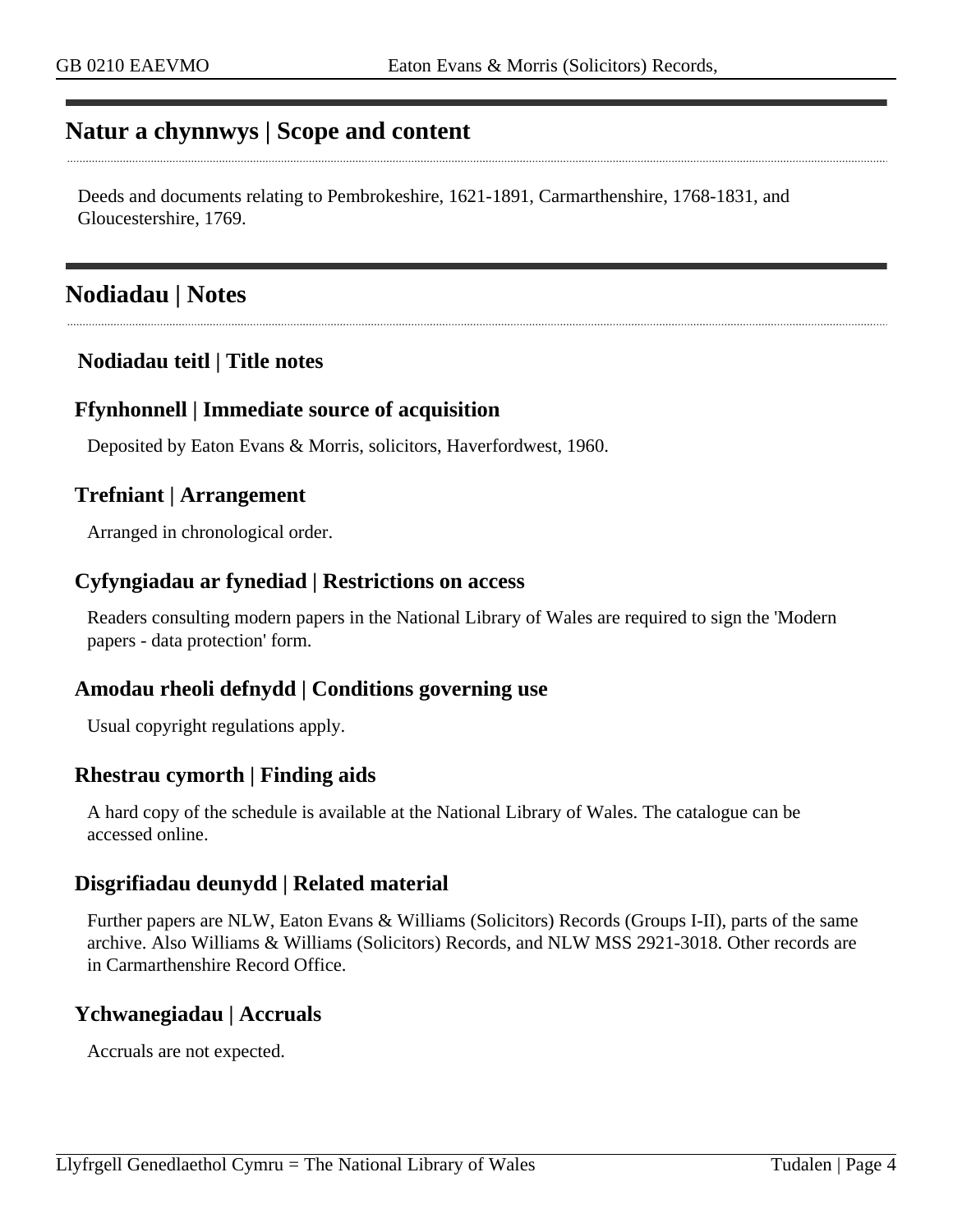#### **Nodiadau eraill | Other notes**

• **Dynodwr sefydliad | Institution identifier**: Llyfrgell Genedlaethol Cymru = The National Library of Wales

## <span id="page-4-0"></span>**Pwyntiau mynediad | Access points**

- Deeds -- Wales -- Pembrokeshire. (pwnc) | (subject)
- Carmarthenshire (Wales) (pwnc) | (subject)
- Pembrokeshire (Wales) (pwnc) | (subject)
- Wales (lle) | (place)
- Pembrokeshire. (lle) | (place)
- Carmarthenshire (Wales) (lle) | (place)
- Pembrokeshire (Wales) (lle) | (place)

## <span id="page-4-1"></span>**Disgrifiad cyfres | Series descriptions**

| Cod cyfeirnod  <br>Reference code     | Teitl   Title                                                                                                                                                                                              | Dyddiadau   Dates | Disgrifiad ffisegol   Physical<br>description |
|---------------------------------------|------------------------------------------------------------------------------------------------------------------------------------------------------------------------------------------------------------|-------------------|-----------------------------------------------|
| 1. vtls005075645<br>ISYSARCHB9        | File - Mortgage of a m. and lands called<br>Penallt y quarre in p. Egremont, co. Pemb.<br>Consideration: £40,                                                                                              | 1621, Dec. 28.    |                                               |
|                                       | Natur a chynnwys / Scope and content:                                                                                                                                                                      |                   |                                               |
|                                       | 1 Griffith Jones of p. Egremont, co. Pemb., gent. 2 George Jones of p. Maenclochog, co. Pemb., yeoman.<br>Mortgage of a m. and lands called Penallt y quarre in p. Egremont, co. Pemb. Consideration: £40. |                   |                                               |
|                                       | Nodyn   Note [generalNote]:                                                                                                                                                                                |                   |                                               |
|                                       | Preferred citation: 1.                                                                                                                                                                                     |                   |                                               |
|                                       | Lleoliad ffisegol   Physical location:                                                                                                                                                                     |                   |                                               |
|                                       | ARCH/MSS (GB0210)                                                                                                                                                                                          |                   |                                               |
| 2. vtls005075646<br><b>ISYSARCHB9</b> | File - Release of a m. in Goat Street,<br>Haverfordwest,                                                                                                                                                   | 1768, Aug. 10.    |                                               |
|                                       | Natur a chynnwys / Scope and content:                                                                                                                                                                      |                   |                                               |
|                                       | 1 Gregory Pember of Monk Lane, London, wine merchant, and Anne his wife. 2 William Jones of<br>Llether, p. Brawdy, co. Pemb., esq. Release of a m. in Goat Street, Haverfordwest.                          |                   |                                               |
|                                       | Nodyn   Note [generalNote]:                                                                                                                                                                                |                   |                                               |
|                                       | Preferred citation: 2.                                                                                                                                                                                     |                   |                                               |
|                                       | Lleoliad ffisegol   Physical location:                                                                                                                                                                     |                   |                                               |
|                                       | ARCH/MSS (GB0210)                                                                                                                                                                                          |                   |                                               |
| 3. vtls005075647<br><b>ISYSARCHB9</b> | File - Lease To Vest Possession of a m.<br>called the Blue Anchor on the quay in<br>Bristol,                                                                                                               | 1769, April 6.    |                                               |
|                                       | Natur a chynnwys / Scope and content:                                                                                                                                                                      |                   |                                               |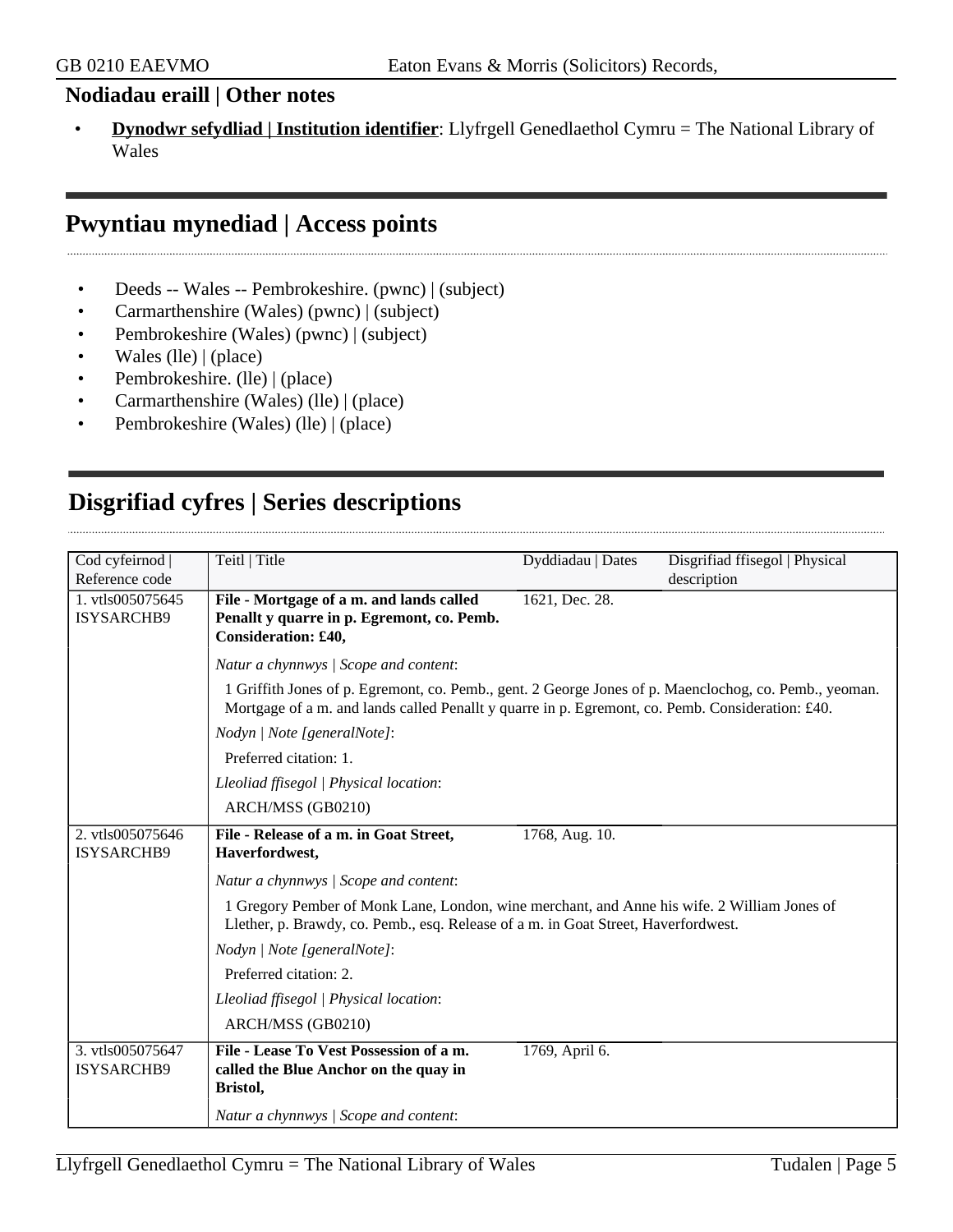|                                | 1 John Allford of Bristol, house carpenter. 2 Joseph Short of Bristol, cordwainer, and Leah his wife.<br>Lease To Vest Possession of a m. called the Blue Anchor on the quay in Bristol.                                                                                                                                                                                                                                                                                                                                            |
|--------------------------------|-------------------------------------------------------------------------------------------------------------------------------------------------------------------------------------------------------------------------------------------------------------------------------------------------------------------------------------------------------------------------------------------------------------------------------------------------------------------------------------------------------------------------------------|
|                                | Nodyn   Note [generalNote]:                                                                                                                                                                                                                                                                                                                                                                                                                                                                                                         |
|                                | Preferred citation: 3.                                                                                                                                                                                                                                                                                                                                                                                                                                                                                                              |
|                                | Lleoliad ffisegol   Physical location:                                                                                                                                                                                                                                                                                                                                                                                                                                                                                              |
|                                | ARCH/MSS (GB0210)                                                                                                                                                                                                                                                                                                                                                                                                                                                                                                                   |
| 4. vtls005075648<br>ISYSARCHB9 | 1785, Feb. 2.<br>File - Release of a m. in Bridge Street,<br>Haverfordwest. Copy,                                                                                                                                                                                                                                                                                                                                                                                                                                                   |
|                                | Natur a chynnwys / Scope and content:                                                                                                                                                                                                                                                                                                                                                                                                                                                                                               |
|                                | 1 David Hughes of Harmaston, co. Pemb., gent. 2 Joseph Fortune of Haverfordwest, gent. Release of a<br>m. in Bridge Street, Haverfordwest. Copy.                                                                                                                                                                                                                                                                                                                                                                                    |
|                                | Nodyn   Note [generalNote]:                                                                                                                                                                                                                                                                                                                                                                                                                                                                                                         |
|                                | Preferred citation: 4.                                                                                                                                                                                                                                                                                                                                                                                                                                                                                                              |
|                                | Lleoliad ffisegol   Physical location:                                                                                                                                                                                                                                                                                                                                                                                                                                                                                              |
|                                | ARCH/MSS (GB0210)                                                                                                                                                                                                                                                                                                                                                                                                                                                                                                                   |
| 5. vtls005075649               | File - Lease for three lives of Carvorig Mill<br>1800, Aug. 8.                                                                                                                                                                                                                                                                                                                                                                                                                                                                      |
| ISYSARCHB9                     | [p. Whitchurch], and four fields. Annual<br>rent: £16. Duties: four fat hens at ,                                                                                                                                                                                                                                                                                                                                                                                                                                                   |
|                                | Natur a chynnwys / Scope and content:                                                                                                                                                                                                                                                                                                                                                                                                                                                                                               |
|                                | 1 Samuel Harries of Cryglase, p. St Davids, co. Pemb., esq. 2 Thomas Walter of p. Whitchurch, yeoman.<br>Lease for three lives of Carvorig Mill [p. Whitchurch], and four fields. Annual rent: £16. Duties: four fat<br>hens at Christmas and keeping a pig annually.                                                                                                                                                                                                                                                               |
|                                | Nodyn   Note [generalNote]:                                                                                                                                                                                                                                                                                                                                                                                                                                                                                                         |
|                                | Preferred citation: 5.                                                                                                                                                                                                                                                                                                                                                                                                                                                                                                              |
|                                | Lleoliad ffisegol   Physical location:                                                                                                                                                                                                                                                                                                                                                                                                                                                                                              |
|                                | ARCH/MSS (GB0210)                                                                                                                                                                                                                                                                                                                                                                                                                                                                                                                   |
| 6. vtls005075650<br>ISYSARCHB9 | File - Lease To Vest Possession of a m. and<br>1801, Sept. 28.<br>lands called Trelethid Vawr, p. St Davids,                                                                                                                                                                                                                                                                                                                                                                                                                        |
|                                | Natur a chynnwys / Scope and content:                                                                                                                                                                                                                                                                                                                                                                                                                                                                                               |
|                                | 1 Henry Scourfield, of Robeston Hall, co. Pemb., esq., and William Henry Scourfield of the same, esq. 2<br>William Blethin of p. St Mary, Haverfordwest, whitesmith. Lease To Vest Possession of a m. and lands<br>called Trelethid Vawr, p. St Davids.                                                                                                                                                                                                                                                                             |
|                                | Nodyn   Note [generalNote]:                                                                                                                                                                                                                                                                                                                                                                                                                                                                                                         |
|                                | Preferred citation: 6.                                                                                                                                                                                                                                                                                                                                                                                                                                                                                                              |
|                                | Lleoliad ffisegol   Physical location:                                                                                                                                                                                                                                                                                                                                                                                                                                                                                              |
|                                | ARCH/MSS (GB0210)                                                                                                                                                                                                                                                                                                                                                                                                                                                                                                                   |
| 7. vtls005075651<br>ISYSARCHB9 | File - Lease To Vest Possession of Cartlett<br>1804, March 9.<br>Mill and lands called Mill Hill in p.                                                                                                                                                                                                                                                                                                                                                                                                                              |
|                                | Prendergast, the inn called Mill Inn ,                                                                                                                                                                                                                                                                                                                                                                                                                                                                                              |
|                                | Natur a chynnwys / Scope and content:                                                                                                                                                                                                                                                                                                                                                                                                                                                                                               |
|                                | 1 Francis Fortune of Haverfordwest, co. Pemb., banker. 2 William Fortune, esq., Thomas Scowcroft,<br>mercer, both of Haverfordwest, and William Evans of Narberth, gent. Lease To Vest Possession of<br>Cartlett Mill and lands called Mill Hill in p. Prendergast, the inn called Mill Inn with six houses lately<br>erected on the Quay, p. Uzmaston, and the house wherein the said Francis Fortune resides called Carters<br>House with the banking house and brewery adjoining in Quay Street, p. of St Mary, Haverfordwest, a |
|                                | storehouse on the Quay, a house in Ship Street otherwise Key Street, four houses north east of St Martins                                                                                                                                                                                                                                                                                                                                                                                                                           |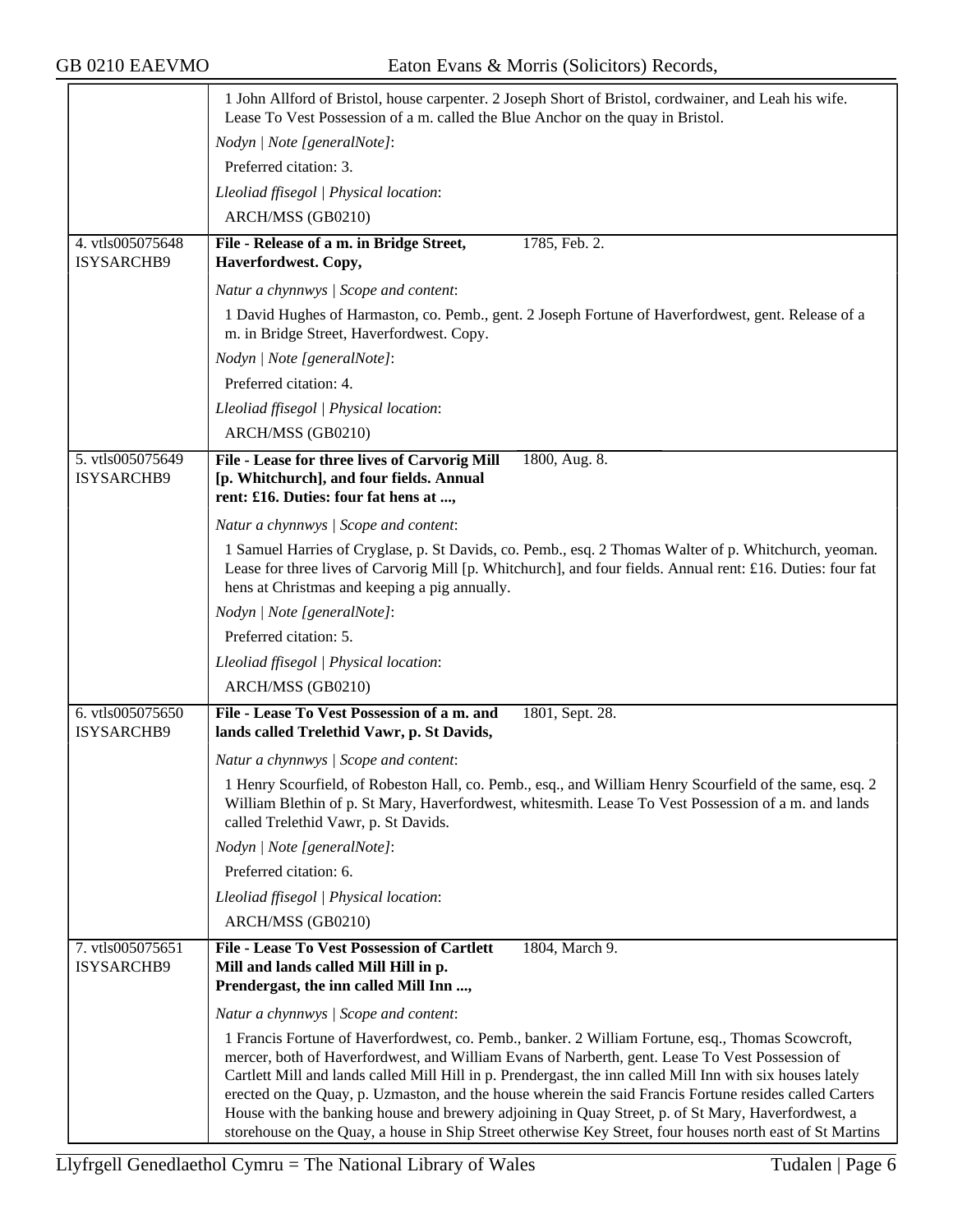GB 0210 EAEVMO Eaton Evans & Morris (Solicitors) Records,

|                                         | Churchyard in p. St Martin, Haverfordwest, two houses on the north side of the Marlans Bridge in p. St<br>Thomas, Haverfordwest, a m. and lands called the Croft Marsh House and Burgage in p. Uzmaston, a<br>malt house, bakehouse and Malt Mill, an inn on the Quay, a m. in Market Street, fields in Prendergast, a<br>m. and two fields adjoining Poorfield in p. St Martin, m's and storehouses called Hanover Quay in p. St<br>Thomas, the public house called Tons in p. St Mary, a house in King Street, a house near Marlans Bridge<br>in p. St Thomas, and a m. and land in Narberth, co. Pemb. |
|-----------------------------------------|-----------------------------------------------------------------------------------------------------------------------------------------------------------------------------------------------------------------------------------------------------------------------------------------------------------------------------------------------------------------------------------------------------------------------------------------------------------------------------------------------------------------------------------------------------------------------------------------------------------|
|                                         | Nodyn   Note [generalNote]:                                                                                                                                                                                                                                                                                                                                                                                                                                                                                                                                                                               |
|                                         | Preferred citation: 7.                                                                                                                                                                                                                                                                                                                                                                                                                                                                                                                                                                                    |
|                                         | Lleoliad ffisegol   Physical location:                                                                                                                                                                                                                                                                                                                                                                                                                                                                                                                                                                    |
|                                         | ARCH/MSS (GB0210)                                                                                                                                                                                                                                                                                                                                                                                                                                                                                                                                                                                         |
| 8. vtls005075652<br>ISYSARCHB9          | 1806, Jan. 1.<br>File - Lease for two lives of fields in p.<br>Roch. Annual rent: £11.6.0. Duties: two<br>winchesters of oats annually,                                                                                                                                                                                                                                                                                                                                                                                                                                                                   |
|                                         | Natur a chynnwys / Scope and content:                                                                                                                                                                                                                                                                                                                                                                                                                                                                                                                                                                     |
|                                         | 1 John Higgon of Haverfordwest, co. Pemb., esq. 2 John Thomas of Long Hill, p. Roch, farmer. Lease for<br>two lives of fields in p. Roch. Annual rent: £11.6.0. Duties: two winchesters of oats annually.                                                                                                                                                                                                                                                                                                                                                                                                 |
|                                         | Nodyn   Note [generalNote]:                                                                                                                                                                                                                                                                                                                                                                                                                                                                                                                                                                               |
|                                         | Preferred citation: 8.                                                                                                                                                                                                                                                                                                                                                                                                                                                                                                                                                                                    |
|                                         | Lleoliad ffisegol   Physical location:                                                                                                                                                                                                                                                                                                                                                                                                                                                                                                                                                                    |
|                                         | ARCH/MSS (GB0210)                                                                                                                                                                                                                                                                                                                                                                                                                                                                                                                                                                                         |
| 9. vtls005075653<br>ISYSARCHB9          | 1806, Jan. 1.<br>File - Counterpart of no. 8,                                                                                                                                                                                                                                                                                                                                                                                                                                                                                                                                                             |
|                                         | Nodyn   Note [generalNote]:                                                                                                                                                                                                                                                                                                                                                                                                                                                                                                                                                                               |
|                                         | Preferred citation: 9.                                                                                                                                                                                                                                                                                                                                                                                                                                                                                                                                                                                    |
|                                         | Lleoliad ffisegol   Physical location:                                                                                                                                                                                                                                                                                                                                                                                                                                                                                                                                                                    |
|                                         | ARCH/MSS (GB0210)                                                                                                                                                                                                                                                                                                                                                                                                                                                                                                                                                                                         |
| $10-11.$<br>vtls005075654<br>ISYSARCHB9 | File - Lease and Release of four fields<br>1814, March 11-12.<br>called Park-issa, Park-y-Matte, Waungoch,<br>and parcel of Park Cole, p. Brawdy,                                                                                                                                                                                                                                                                                                                                                                                                                                                         |
|                                         | Natur a chynnwys / Scope and content:                                                                                                                                                                                                                                                                                                                                                                                                                                                                                                                                                                     |
|                                         | 1 John Roberts of Great Hook, p. Brawdy, co. Pemb., esq. 2 William Nicholas of Talybont in<br>p. Whitchurch, farmer. 3 John Williams of Trearched in p. Llanmaes, gent. Lease and Release of four<br>fields called Park-issa, Park-y-Matte, Waungoch, and parcel of Park Cole, p. Brawdy.                                                                                                                                                                                                                                                                                                                 |
|                                         | Nodyn   Note [generalNote]:                                                                                                                                                                                                                                                                                                                                                                                                                                                                                                                                                                               |
|                                         | Preferred citation: 10-11.                                                                                                                                                                                                                                                                                                                                                                                                                                                                                                                                                                                |
|                                         | Lleoliad ffisegol   Physical location:                                                                                                                                                                                                                                                                                                                                                                                                                                                                                                                                                                    |
|                                         | ARCH/MSS (GB0210)                                                                                                                                                                                                                                                                                                                                                                                                                                                                                                                                                                                         |
| 12. vtls005075655<br>ISYSARCHB9         | 1814, May 24.<br>File - Mortgage for £246 of four fields,<br>being parcel of Park Cole in p. Brawdy,                                                                                                                                                                                                                                                                                                                                                                                                                                                                                                      |
|                                         | Natur a chynnwys / Scope and content:                                                                                                                                                                                                                                                                                                                                                                                                                                                                                                                                                                     |
|                                         | 1 William Nicholas of Talybont in p. Whitechurch, co. Pemb., farmer. 2 William Mathias of Solva,<br>mariner. 3 Nathaniel Phillips and Benjamin Starbuck of Haverfordwest, bankers. Mortgage for £246 of<br>four fields, being parcel of Park Cole in p. Brawdy.                                                                                                                                                                                                                                                                                                                                           |
|                                         | Nodyn   Note [generalNote]:                                                                                                                                                                                                                                                                                                                                                                                                                                                                                                                                                                               |
|                                         | Preferred citation: 12.                                                                                                                                                                                                                                                                                                                                                                                                                                                                                                                                                                                   |
|                                         | Lleoliad ffisegol   Physical location:                                                                                                                                                                                                                                                                                                                                                                                                                                                                                                                                                                    |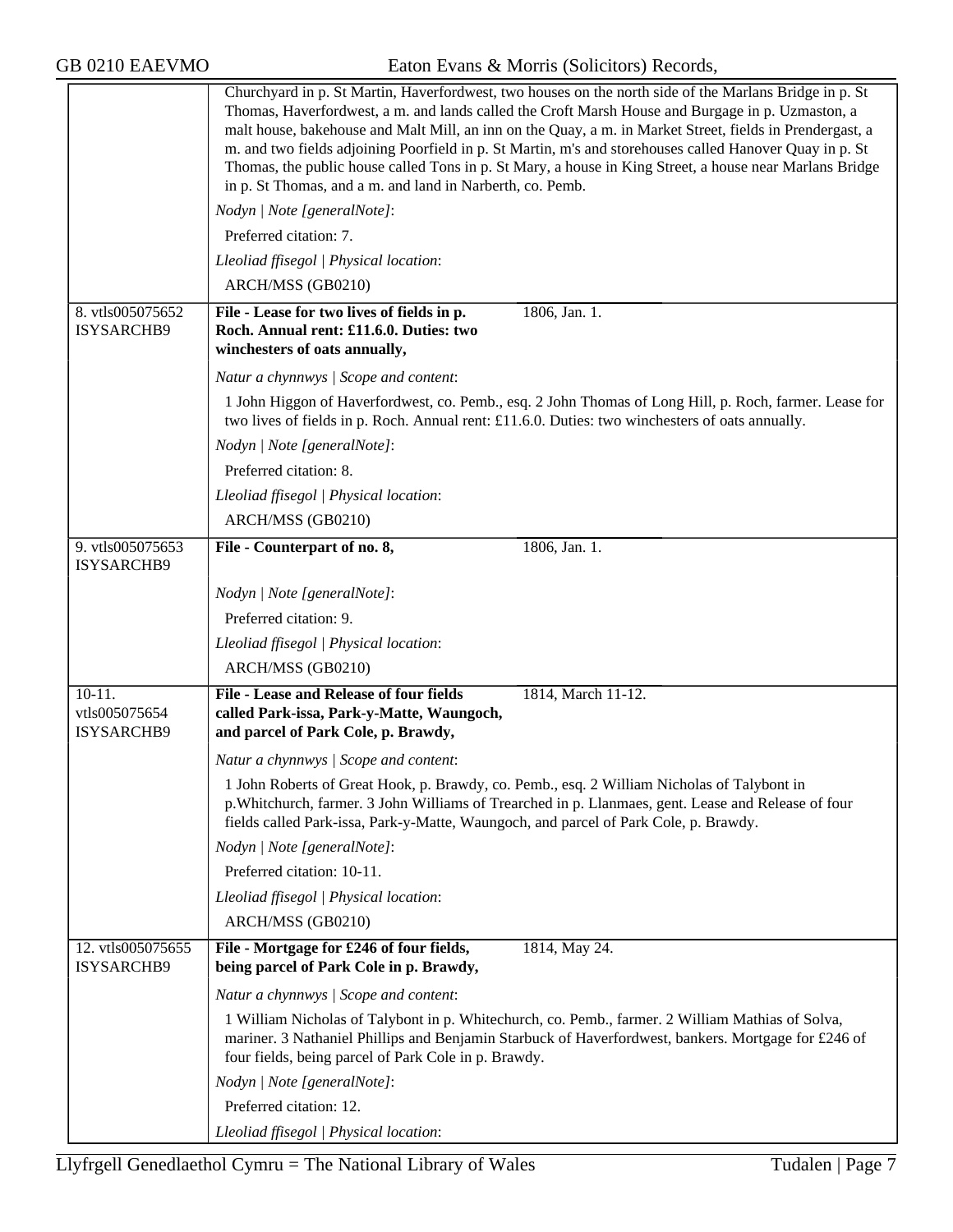|                                 | ARCH/MSS (GB0210)                                                                                                                                                                                                                                                                                                                                                       |
|---------------------------------|-------------------------------------------------------------------------------------------------------------------------------------------------------------------------------------------------------------------------------------------------------------------------------------------------------------------------------------------------------------------------|
| 13. vtls005075656               | File - Schedule of title deeds, 1805-28,<br>1829, March 25.                                                                                                                                                                                                                                                                                                             |
| <b>ISYSARCHB9</b>               | relating to four fields, being parcel of Park<br>Cole in p. Brawdy,                                                                                                                                                                                                                                                                                                     |
|                                 |                                                                                                                                                                                                                                                                                                                                                                         |
|                                 | Nodyn   Note [generalNote]:                                                                                                                                                                                                                                                                                                                                             |
|                                 | Preferred citation: 13.                                                                                                                                                                                                                                                                                                                                                 |
|                                 | Lleoliad ffisegol   Physical location:                                                                                                                                                                                                                                                                                                                                  |
|                                 | ARCH/MSS (GB0210)                                                                                                                                                                                                                                                                                                                                                       |
| 14. vtls005075657<br>ISYSARCHB9 | File - Agreement by 1 to sell his right to<br>1829, March 25.<br>Park Cole, p. of Brawdy, for £5,                                                                                                                                                                                                                                                                       |
|                                 | Natur a chynnwys / Scope and content:                                                                                                                                                                                                                                                                                                                                   |
|                                 | 1 Ebenezer Nicholas of Llanrhian, co. Pemb. 2 Thomas Nicholas of Hayscastle. Agreement by 1 to sell<br>his right to Park Cole, p. of Brawdy, for £5.                                                                                                                                                                                                                    |
|                                 | Nodyn   Note [generalNote]:                                                                                                                                                                                                                                                                                                                                             |
|                                 | Preferred citation: 14.                                                                                                                                                                                                                                                                                                                                                 |
|                                 | Lleoliad ffisegol   Physical location:                                                                                                                                                                                                                                                                                                                                  |
|                                 | ARCH/MSS (GB0210)                                                                                                                                                                                                                                                                                                                                                       |
| 15. vtls005075658<br>ISYSARCHB9 | File - Mortgage for £120 of four fields,<br>1815, April 14.<br>parcel of Park Cole, in p. Brawdy,                                                                                                                                                                                                                                                                       |
|                                 | Natur a chynnwys / Scope and content:                                                                                                                                                                                                                                                                                                                                   |
|                                 | 1 William Nicholas of Talybont, co. Pemb., farmer. 2 James Bevan of Fair Lawn in p. Walton East,                                                                                                                                                                                                                                                                        |
|                                 | farmer. Mortgage for £120 of four fields, parcel of Park Cole, in p. Brawdy.                                                                                                                                                                                                                                                                                            |
|                                 | Nodyn   Note [generalNote]:                                                                                                                                                                                                                                                                                                                                             |
|                                 | Preferred citation: 15.                                                                                                                                                                                                                                                                                                                                                 |
|                                 | Lleoliad ffisegol   Physical location:                                                                                                                                                                                                                                                                                                                                  |
|                                 | ARCH/MSS (GB0210)                                                                                                                                                                                                                                                                                                                                                       |
| 16. vtls005075659               | File - Assignment of mortgage for £120<br>1818, May 30.                                                                                                                                                                                                                                                                                                                 |
| ISYSARCHB9                      | of four fields, parcel of Park Cole in p.<br>Brawdy. Recites no. 15,                                                                                                                                                                                                                                                                                                    |
|                                 | Natur a chynnwys / Scope and content:                                                                                                                                                                                                                                                                                                                                   |
|                                 | 1 James Bevans of Fair Lawn in p. Walton East, co. Pemb., farmer. 2 Messrs Phillips and Starbuck                                                                                                                                                                                                                                                                        |
|                                 | of Haverfordwest, bankers. Assignment of mortgage for £120 of four fields, parcel of Park Cole in p.<br>Brawdy. Recites no. 15.                                                                                                                                                                                                                                         |
|                                 | Nodyn   Note [generalNote]:                                                                                                                                                                                                                                                                                                                                             |
|                                 | Preferred citation: 16.                                                                                                                                                                                                                                                                                                                                                 |
|                                 | Lleoliad ffisegol   Physical location:                                                                                                                                                                                                                                                                                                                                  |
|                                 | ARCH/MSS (GB0210)                                                                                                                                                                                                                                                                                                                                                       |
| 17. vtls005075660<br>ISYSARCHB9 | File - Lease for 60 years of a piece of<br>1821, Oct. 1.<br>ground in p. Hubberston with the poor<br>house thereon erected. Annual rent ,                                                                                                                                                                                                                               |
|                                 | Natur a chynnwys / Scope and content:                                                                                                                                                                                                                                                                                                                                   |
|                                 | 1 The Hon. Robert Fulk-Greville of Richmond Hill, Surrey, and Castle Hall, co. Pemb. 2 James Gronah<br>of Lyddaston, p. Hubberston, farmer, and John Phillips of Hubberston, fisherman, churchwardens and<br>overseers of the poor of Hubberston. Lease for 60 years of a piece of ground in p. Hubberston with the<br>poor house thereon erected. Annual rent: £3.3.0. |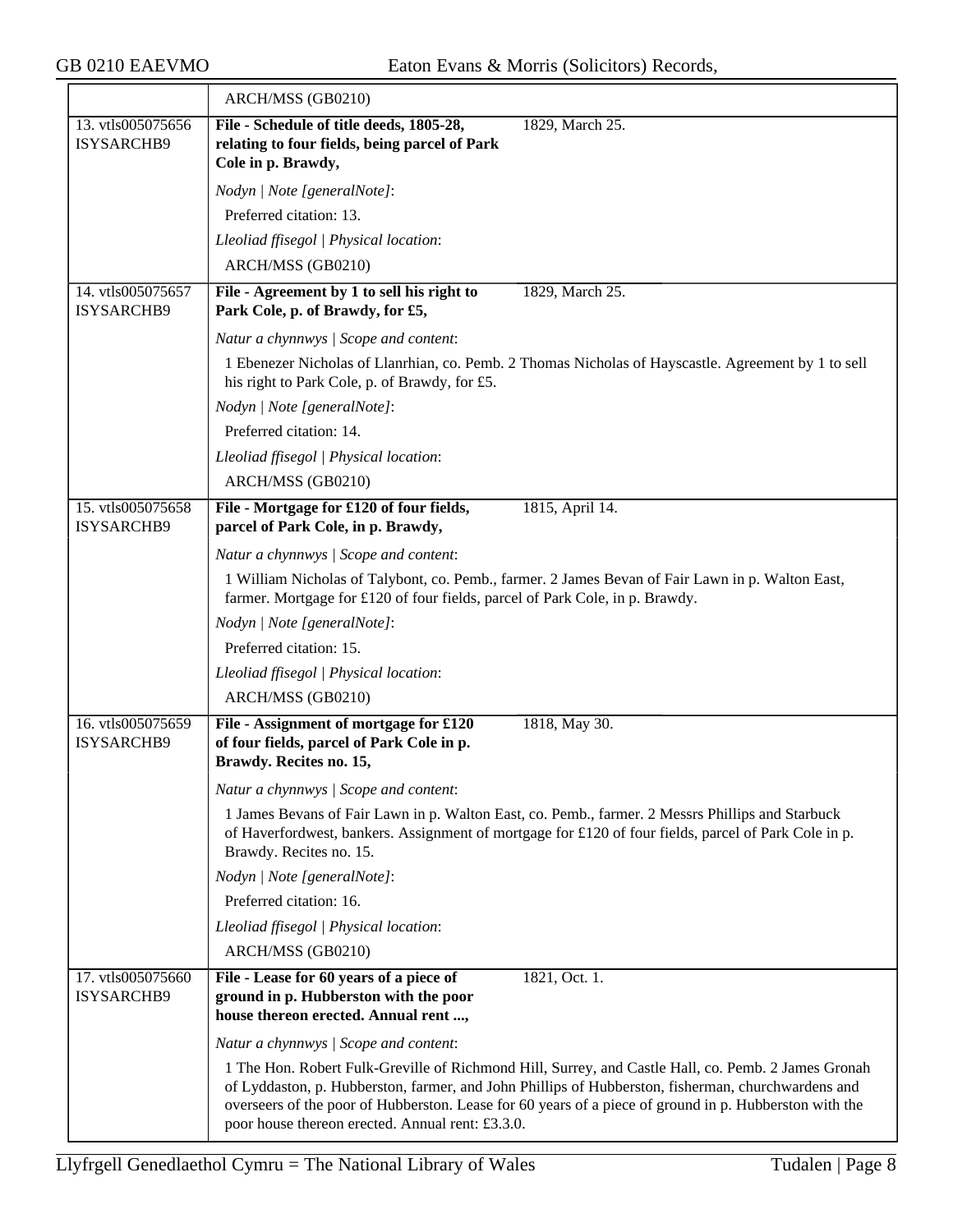|                                 | Nodyn   Note [generalNote]:                                                                                                                                                                                                                                                                                                                                                                                                                                                                                                                                                                                                                                                                                                                                                      |
|---------------------------------|----------------------------------------------------------------------------------------------------------------------------------------------------------------------------------------------------------------------------------------------------------------------------------------------------------------------------------------------------------------------------------------------------------------------------------------------------------------------------------------------------------------------------------------------------------------------------------------------------------------------------------------------------------------------------------------------------------------------------------------------------------------------------------|
|                                 | Preferred citation: 17.                                                                                                                                                                                                                                                                                                                                                                                                                                                                                                                                                                                                                                                                                                                                                          |
|                                 | Lleoliad ffisegol   Physical location:                                                                                                                                                                                                                                                                                                                                                                                                                                                                                                                                                                                                                                                                                                                                           |
|                                 | ARCH/MSS (GB0210)                                                                                                                                                                                                                                                                                                                                                                                                                                                                                                                                                                                                                                                                                                                                                                |
| 18. vtls005075661<br>ISYSARCHB9 | File - Abstract of various securities from<br>1827.<br>the late William Nicholas of Talybont, p.                                                                                                                                                                                                                                                                                                                                                                                                                                                                                                                                                                                                                                                                                 |
|                                 | Whitchurch, co. Pemb., farmer,                                                                                                                                                                                                                                                                                                                                                                                                                                                                                                                                                                                                                                                                                                                                                   |
|                                 | Nodyn   Note [generalNote]:                                                                                                                                                                                                                                                                                                                                                                                                                                                                                                                                                                                                                                                                                                                                                      |
|                                 | Preferred citation: 18.                                                                                                                                                                                                                                                                                                                                                                                                                                                                                                                                                                                                                                                                                                                                                          |
|                                 | Lleoliad ffisegol   Physical location:                                                                                                                                                                                                                                                                                                                                                                                                                                                                                                                                                                                                                                                                                                                                           |
|                                 | ARCH/MSS (GB0210)                                                                                                                                                                                                                                                                                                                                                                                                                                                                                                                                                                                                                                                                                                                                                                |
| 19. vtls005075662               | File - Assignment of several debts and<br>1828, March 5.                                                                                                                                                                                                                                                                                                                                                                                                                                                                                                                                                                                                                                                                                                                         |
| ISYSARCHB9                      | demands against the estate of the late                                                                                                                                                                                                                                                                                                                                                                                                                                                                                                                                                                                                                                                                                                                                           |
|                                 | William Nicholas and the securities for the                                                                                                                                                                                                                                                                                                                                                                                                                                                                                                                                                                                                                                                                                                                                      |
|                                 | same ,                                                                                                                                                                                                                                                                                                                                                                                                                                                                                                                                                                                                                                                                                                                                                                           |
|                                 | Natur a chynnwys / Scope and content:                                                                                                                                                                                                                                                                                                                                                                                                                                                                                                                                                                                                                                                                                                                                            |
|                                 | 1 Assignees of Nathaniel Phillips of Haverfordwest, co. Pemb., banker, a bankrupt. 2 The said Nathaniel<br>Phillips of Haverfordwest, co. Pemb., banker, a bankrupt. 3 Thomas Nicholas of Hayscastle, farmer.<br>Assignment of several debts and demands against the estate of the late William Nicholas and the<br>securities for the same.                                                                                                                                                                                                                                                                                                                                                                                                                                     |
|                                 | Nodyn   Note [generalNote]:                                                                                                                                                                                                                                                                                                                                                                                                                                                                                                                                                                                                                                                                                                                                                      |
|                                 | Preferred citation: 19.                                                                                                                                                                                                                                                                                                                                                                                                                                                                                                                                                                                                                                                                                                                                                          |
|                                 | Lleoliad ffisegol   Physical location:                                                                                                                                                                                                                                                                                                                                                                                                                                                                                                                                                                                                                                                                                                                                           |
|                                 | ARCH/MSS (GB0210)                                                                                                                                                                                                                                                                                                                                                                                                                                                                                                                                                                                                                                                                                                                                                                |
| 20. vtls005075663               | File - Release of four fields, parcel of Park-<br>1829, May 7.                                                                                                                                                                                                                                                                                                                                                                                                                                                                                                                                                                                                                                                                                                                   |
| ISYSARCHB9                      | Cole, p. Brawdy, and land in Upper Solva<br>in p. Whitchurch,                                                                                                                                                                                                                                                                                                                                                                                                                                                                                                                                                                                                                                                                                                                    |
|                                 | Natur a chynnwys / Scope and content:                                                                                                                                                                                                                                                                                                                                                                                                                                                                                                                                                                                                                                                                                                                                            |
|                                 | 1 Ebenezer Nicholas of p. Llanrhian, co. Pemb., mariner. 2 Thomas Nicholas of Hayscastle, farmer.<br>Release of four fields, parcel of Park-Cole, p. Brawdy, and land in Upper Solva in p. Whitchurch.                                                                                                                                                                                                                                                                                                                                                                                                                                                                                                                                                                           |
|                                 | Nodyn   Note [generalNote]:                                                                                                                                                                                                                                                                                                                                                                                                                                                                                                                                                                                                                                                                                                                                                      |
|                                 | Preferred citation: 20.                                                                                                                                                                                                                                                                                                                                                                                                                                                                                                                                                                                                                                                                                                                                                          |
|                                 | Lleoliad ffisegol   Physical location:                                                                                                                                                                                                                                                                                                                                                                                                                                                                                                                                                                                                                                                                                                                                           |
|                                 | ARCH/MSS (GB0210)                                                                                                                                                                                                                                                                                                                                                                                                                                                                                                                                                                                                                                                                                                                                                                |
| 21. vtls005075664<br>ISYSARCHB9 | 1831, March 11.<br>File - Release of a m. in Bridge Street,<br>Haverfordwest, in trust to sell for securing<br>the repayment of £160 and interest ,                                                                                                                                                                                                                                                                                                                                                                                                                                                                                                                                                                                                                              |
|                                 | Natur a chynnwys / Scope and content:                                                                                                                                                                                                                                                                                                                                                                                                                                                                                                                                                                                                                                                                                                                                            |
|                                 | 1 Joseph Lloyd Morgan and Richard Hood of Haverfordwest, co. Pemb., masters of the Company of<br>Cordwainers or Shoemakers, William Jones and James Jacks of Haverfordwest, wardens of the said<br>Company, Essex Plunket Martin, William Thomas, James Thomas, John James, John Banner, Thomas<br>Jones, Thomas Martin, Thomas Evans, George Jenkins, Robert Hood, John Thomas, George Griffiths,<br>William Hurlow, William Hood, William Thomas, and Michael Lloyd, being the other freemen of the<br>said Company. 2 John Jenkins of Haverfordwest, gent. Release of a m. in Bridge Street, Haverfordwest,<br>in trust to sell for securing the repayment of £160 and interest borrowed to defray the costs of an action at<br>law to protect the privileges of the Company. |
|                                 | Nodyn   Note [generalNote]:                                                                                                                                                                                                                                                                                                                                                                                                                                                                                                                                                                                                                                                                                                                                                      |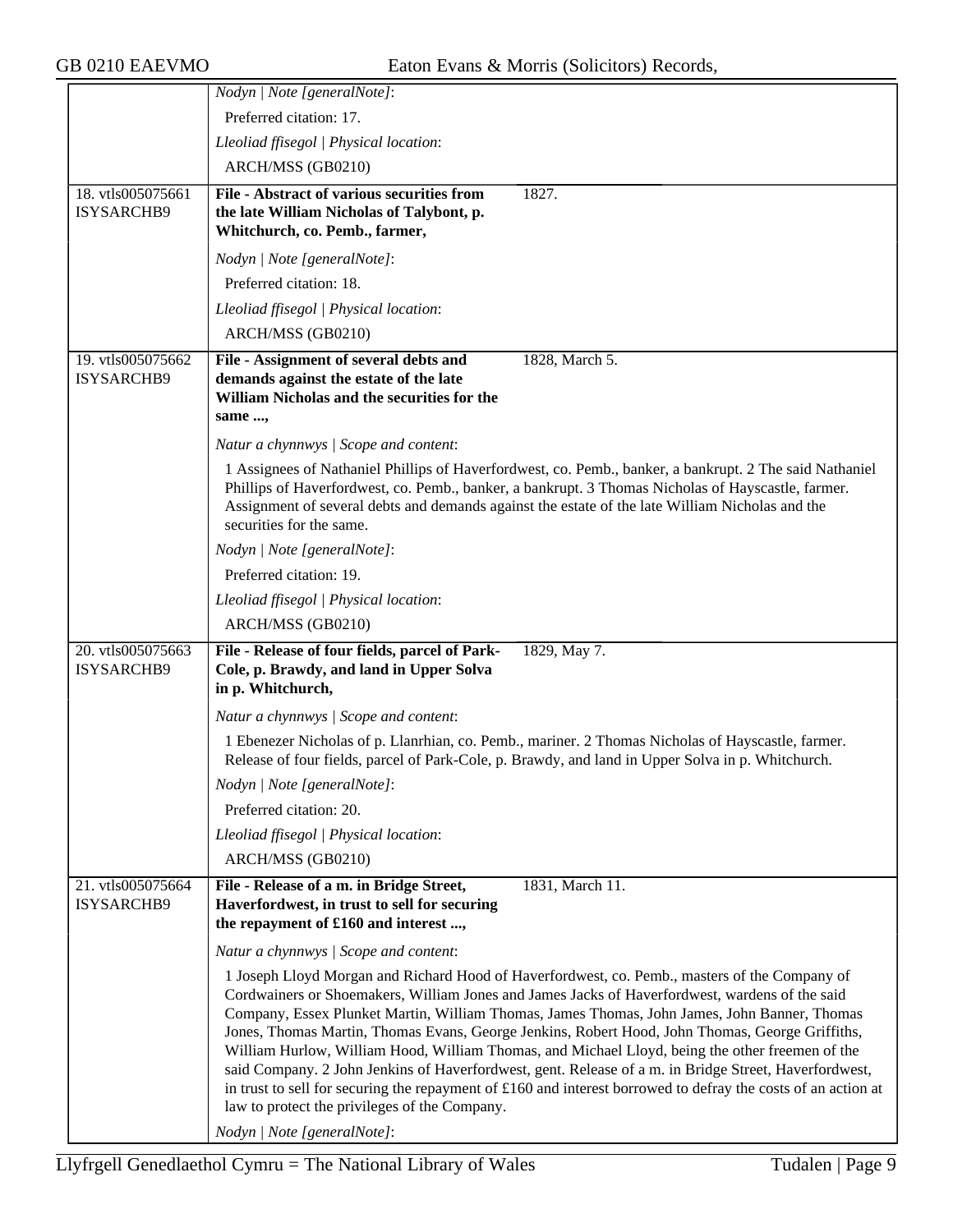|                                 | Preferred citation: 21.                                                                                                                                                                                                                                                                                                                                                                                                                                                                                                                                                                                                                                                                                                                                                                                               |
|---------------------------------|-----------------------------------------------------------------------------------------------------------------------------------------------------------------------------------------------------------------------------------------------------------------------------------------------------------------------------------------------------------------------------------------------------------------------------------------------------------------------------------------------------------------------------------------------------------------------------------------------------------------------------------------------------------------------------------------------------------------------------------------------------------------------------------------------------------------------|
|                                 | Lleoliad ffisegol   Physical location:                                                                                                                                                                                                                                                                                                                                                                                                                                                                                                                                                                                                                                                                                                                                                                                |
|                                 | ARCH/MSS (GB0210)                                                                                                                                                                                                                                                                                                                                                                                                                                                                                                                                                                                                                                                                                                                                                                                                     |
| 22. vtls005075665<br>ISYSARCHB9 | File - Probate of the will of William John<br>1845, Jan. 30.<br>of Lampha, p. Llan-y-cefn, co. Pemb. (will<br>dated 25 Nov. 1844),                                                                                                                                                                                                                                                                                                                                                                                                                                                                                                                                                                                                                                                                                    |
|                                 | Nodyn   Note [generalNote]:                                                                                                                                                                                                                                                                                                                                                                                                                                                                                                                                                                                                                                                                                                                                                                                           |
|                                 | Preferred citation: 22.                                                                                                                                                                                                                                                                                                                                                                                                                                                                                                                                                                                                                                                                                                                                                                                               |
|                                 | Lleoliad ffisegol   Physical location:                                                                                                                                                                                                                                                                                                                                                                                                                                                                                                                                                                                                                                                                                                                                                                                |
|                                 | ARCH/MSS (GB0210)                                                                                                                                                                                                                                                                                                                                                                                                                                                                                                                                                                                                                                                                                                                                                                                                     |
| 23. vtls005075666<br>ISYSARCHB9 | File - Demise for 60 years of two third<br>1849, March 1.<br>parts of m's and lands in p's Steynton and<br>Johnston, co. Pemb,                                                                                                                                                                                                                                                                                                                                                                                                                                                                                                                                                                                                                                                                                        |
|                                 | Natur a chynnwys / Scope and content:                                                                                                                                                                                                                                                                                                                                                                                                                                                                                                                                                                                                                                                                                                                                                                                 |
|                                 | 1 James Isaac Riches of Milford Haven, co. Pemb., Master mariner, and Mary Davies his wife. 2 Alfred<br>Harries of Milwauki [?Milwaukee, USA] , druggist, and Elizabeth Parsell his wife. 3 Jane Mathias<br>George of Hakin, co. Pemb, spinster. 4 Charles MacDonald of Arbroath, Forfarshire, Scotland, master<br>mariner, and Martha Passell his wife. 5 Richard James of Haverfordwest, gent. Demise for 60 years of<br>two third parts of m's and lands in p's Steynton and Johnston, co. Pemb.                                                                                                                                                                                                                                                                                                                   |
|                                 | Nodyn   Note [generalNote]:                                                                                                                                                                                                                                                                                                                                                                                                                                                                                                                                                                                                                                                                                                                                                                                           |
|                                 | Preferred citation: 23.                                                                                                                                                                                                                                                                                                                                                                                                                                                                                                                                                                                                                                                                                                                                                                                               |
|                                 | Lleoliad ffisegol   Physical location:                                                                                                                                                                                                                                                                                                                                                                                                                                                                                                                                                                                                                                                                                                                                                                                |
|                                 | ARCH/MSS (GB0210)                                                                                                                                                                                                                                                                                                                                                                                                                                                                                                                                                                                                                                                                                                                                                                                                     |
| 24. vtls005075667<br>ISYSARCHB9 | 1860, June 14.<br>File - Deed Of Arrangement in respect of<br>the said estate,                                                                                                                                                                                                                                                                                                                                                                                                                                                                                                                                                                                                                                                                                                                                        |
|                                 | Natur a chynnwys / Scope and content:                                                                                                                                                                                                                                                                                                                                                                                                                                                                                                                                                                                                                                                                                                                                                                                 |
|                                 | 1 William Gwynne of Court, p. Llanllawer, co. Pemb., esq. 2 The said William Gwynne, surviving<br>trustee. 3 Rebecca Lloyd of Fishguard, widow and relict of John William Lloyd, esq. 4 William Gwynne<br>David James of Fishguard, retired farmer, and Elizabeth his wife, John Morgan Mortimer of Fishguard,<br>esq., and Lettice his wife, the said Rebecca Lloyd, Anne Gwynne of Court, spinster, Martha Gwynne of<br>Court, spinster, Rev. David Jones Richards of Aberdare, co. Glam., clerk, and Hugh Davies of Fishguard,<br>principal coast officer, and Bridget Hannah his wife. 5 Richard James of Haverfordwest, land agent and<br>Richard Rees of Haverfordwest, gent., trustees to the estate of Thomas Gwynne late of Haverfordwest,<br>gent., dec. Deed Of Arrangement in respect of the said estate. |
|                                 | Nodyn   Note [generalNote]:                                                                                                                                                                                                                                                                                                                                                                                                                                                                                                                                                                                                                                                                                                                                                                                           |
|                                 | Preferred citation: 24.                                                                                                                                                                                                                                                                                                                                                                                                                                                                                                                                                                                                                                                                                                                                                                                               |
|                                 | Lleoliad ffisegol   Physical location:                                                                                                                                                                                                                                                                                                                                                                                                                                                                                                                                                                                                                                                                                                                                                                                |
|                                 | ARCH/MSS (GB0210)                                                                                                                                                                                                                                                                                                                                                                                                                                                                                                                                                                                                                                                                                                                                                                                                     |
| 25. vtls005075668<br>ISYSARCHB9 | File - Release of premises called Little<br>1891, July 17.<br>Fenton in p. Walwyn's Castle, co. Pemb,                                                                                                                                                                                                                                                                                                                                                                                                                                                                                                                                                                                                                                                                                                                 |
|                                 | Natur a chynnwys / Scope and content:                                                                                                                                                                                                                                                                                                                                                                                                                                                                                                                                                                                                                                                                                                                                                                                 |
|                                 | 1 William Edward Fisher of 41 Ritson Street, Briton Ferry, co. Glam., gent. 2 Margaret Maria Fisher of<br>41 Ritson Street, Briton Ferry, spinster. 3 James Buckingham Fisher of 41 Ritson Street, Briton Ferry,<br>gent. 4 John James of High Street, Haverfordwest, land agent. Release of premises called Little Fenton in<br>p. Walwyn's Castle, co. Pemb.                                                                                                                                                                                                                                                                                                                                                                                                                                                        |
|                                 | Nodyn   Note [generalNote]:                                                                                                                                                                                                                                                                                                                                                                                                                                                                                                                                                                                                                                                                                                                                                                                           |